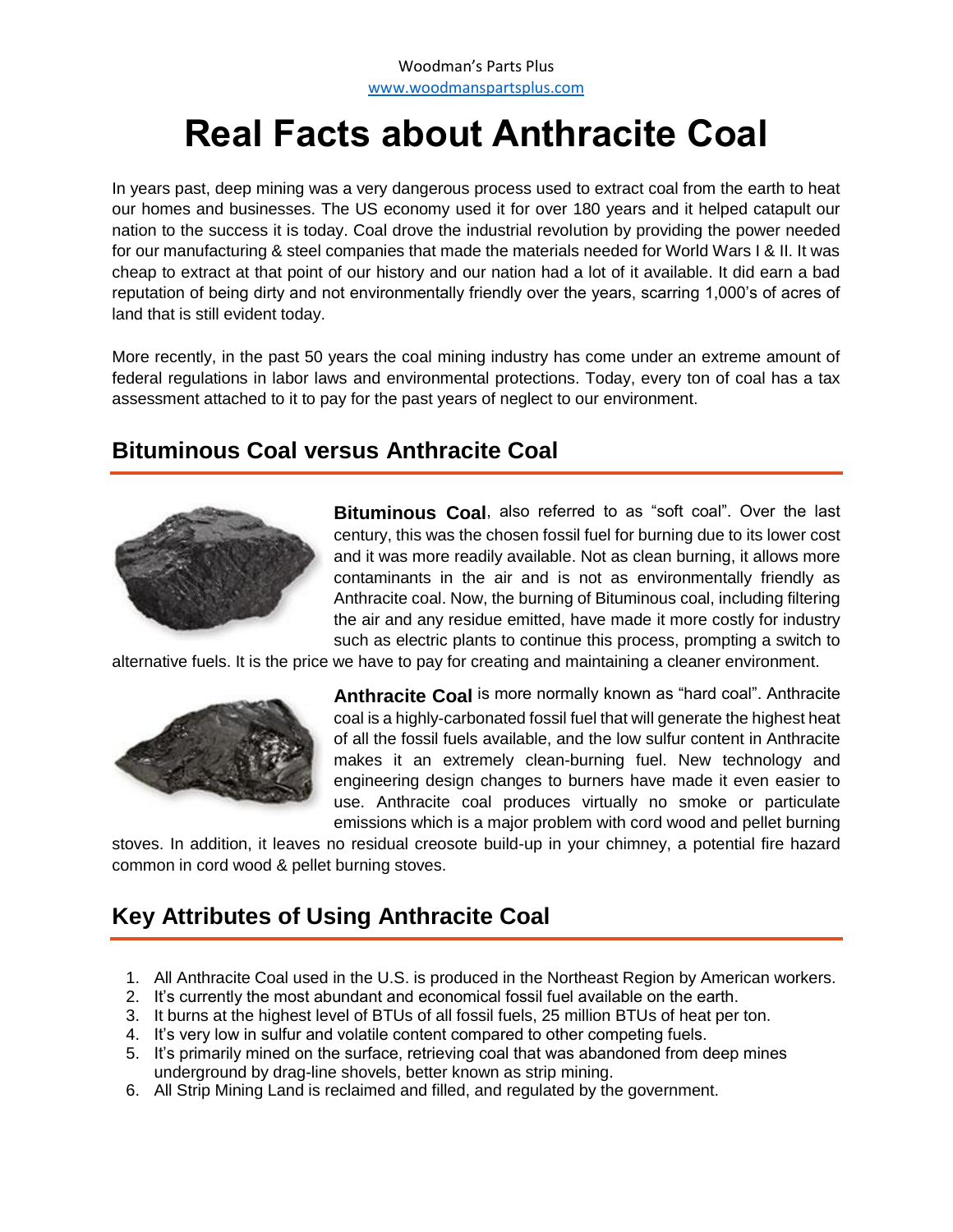#### Woodman's Parts Plus [www.woodmanspartsplus.com](http://www.woodmanspartsplus.com/)

- 7. Environmentally Sound, Anthracite coal is a full-cycle resource. Burn it for heat, use the ashes for acetic landfill and crop fertilizers.
- 8. Safety It is the safest fuel to use, maintain & burn, using low maintenance and selfserviceable burners. There are no concerns of chimney fires, leaking fuels or gases and is safely stored for extended periods.

## **Anthracite coal is the better choice when considering your next heating or supplemental heating resource.**

#### **Anthracite Coal burns HOTTER than other fossil fuels.**

All resources that are burned as fuels or used to generate heat are measured by the British thermal unit, also known as BTUs. They are compared to each other by the amount of energy required to generate 1,000,000 units of heat. Anthracite coal is the hottest burning fuel in comparison to the most common ones in use.

**Example – It takes one ton of Anthracite Coal to produce 25,000,000 BTUs of heat**

**Anthracite Coal / One long ton 2,200lbs = 25,000,000 BTUs of heat**

**Natural Gas produces 1,021,000 BTUs / per 1000 Cubic Feet**

#### **Petroleum Fuel oil produces 5,871,390 BTUs per barrel / 42 gallons**

#### **Environmentally cleaner than other fossil fuels.**

Due to its low sulfur content, Anthracite coal produces virtually no smoke or particulate emissions. This is a major problem with cord wood and pellet burning stoves. Modern day Anthracite coal burning stoves and furnaces, such as those from Leisure Line, are engineered to burn cleaner and can be used in areas of the country where wood stoves are restricted due to air pollution and forest fire risk from flaming embers from chimneys.

#### **New Technologies and Engineering designs has made it easier to use.**

The days of inefficient burning stoves and shoveling coal are part of the past. The newly engineered changes in furnace design, from automatic temperature control and feed systems to ash removal, have eliminated the constant monitoring of your coal heating system. An average stove that has been filled with 35 – 50 pounds of Anthracite coal will heat evenly without tending for over 36 hours! Technology from companies like Leisure Line Stoves has improved simple yet important things, such as heating our homes easily and efficiently.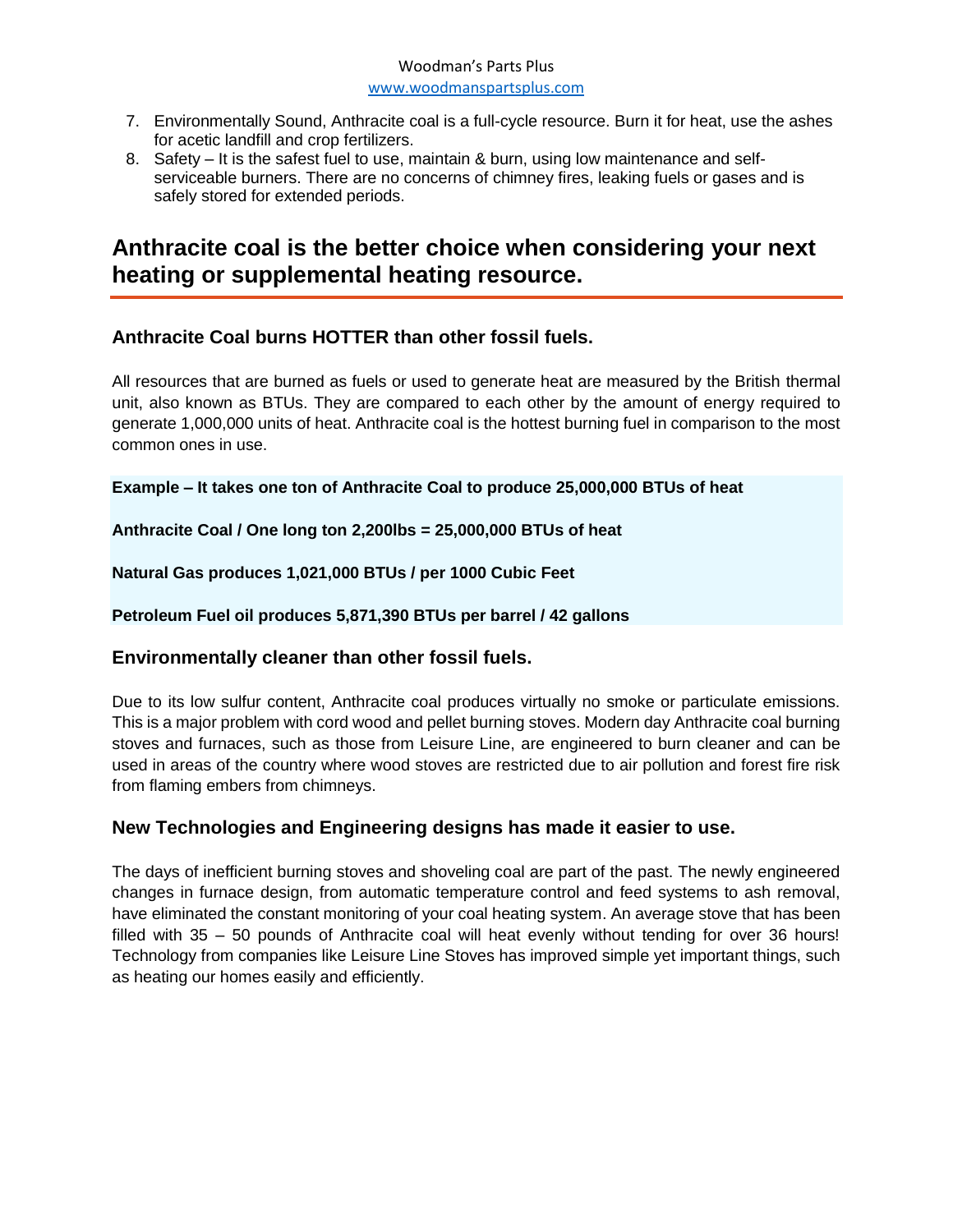#### Woodman's Parts Plus [www.woodmanspartsplus.com](http://www.woodmanspartsplus.com/)

#### **It's "SAFER" than traditional wood & pellet burning stoves, including oil & gas.**

Wood and pellet stoves require constant monitoring, especially if they are used for more than just supplemental heating. The danger of creosote fires only gets worse the longer you neglect to do proper maintenance on your chimney or vent system. Loss of the pilot light & subsequent gas leaks are common and dangerous, and oil leakage is hazardous to your home and the environment. Now – compare that to the other form of supplemental heating that is virtually risk free: Anthracite Coal.

#### **It's more economical than other alternative fuel sources.**

Whether you're heating your home, business, hospital, fire station or a green house, you will save thousands of dollars per year by choosing Anthracite coal for your next heating investment. It's also less expensive to install and service compared to other forms of heating. An Anthracite coal burning stove or furnace from Leisure Line Stoves is considerably more cost efficient than Cord Wood, Pellets, Gas, Kerosene, Propane, and Oil as an alternative fuel source.



## **How does Anthracite Coal compare to other fuel costs?**

Source[: www.extension.psu.edu/natural-resources/energy/energy-use/resources/making-decisions/comparison-charts](http://www.extension.psu.edu/natural-resources/energy/energy-use/resources/making-decisions/comparison-charts)

Every day, Anthracite coal is proving to be an economical way to heat your home or business. With its cost-per-BTU being the lowest of the most popular fuels, installing a new or converting to an Anthracite coal fuel source from Leisure Line Stoves is a smart way to go. Add this to the positive environmental impact Anthracite mining has on your community and you will find no better way to save money on your heating bills. At the same time, you will know you are helping to conserve other resources that are not as economical to use or in such abundant supply as Anthracite coal.